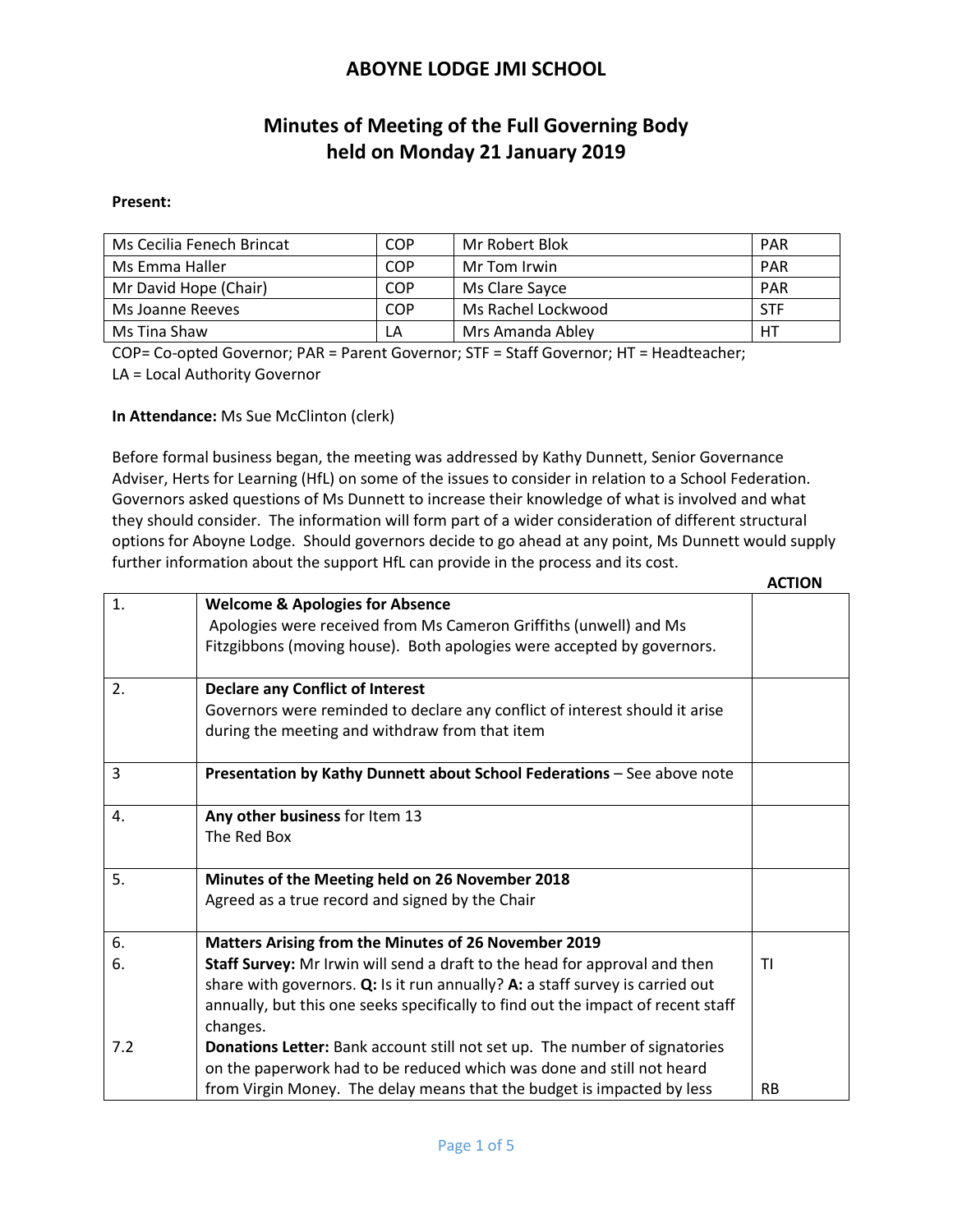|     | than hoped for parental contributions. Mr Blok will follow up the matter with      | <b>RB</b> |
|-----|------------------------------------------------------------------------------------|-----------|
|     | the bank and meantime, a draft of the donations letter will be produced to         |           |
|     | minimise further delay.                                                            |           |
| 10. | <b>Future School Structure Working Party</b>                                       |           |
|     | This group has not met since the last FGB meeting although the Chair has           |           |
|     | shared some ideas on paper with members. A date will be established to             | DH        |
|     | ensure the group meets before the March FGB meeting. Members are Mr                |           |
|     | Hope, Mr Blok, Mr Irwin and Ms Sayce.                                              |           |
|     | Governors then went on to discuss further some of the ideas raised at the          |           |
|     | beginning of the meeting by Ms Dunnett re federating, other options and the        |           |
|     | eventual financial imperative for change. Key points were:                         |           |
|     | Q: What is the financial position? A: The budget has been updated<br>$\bullet$     |           |
|     | and a £18k deficit is predicted - an improvement from the original                 |           |
|     | £70k a year ago. It reflects two terms of the head's work at                       |           |
|     | Templewood School and the reduction in parental contributions. Mr                  |           |
|     | Hope and Mr Blok will liaise with Maria over the financial position on             | DH/RB     |
|     | 4 February. 84% of the budget is staffing because of numbers on the                |           |
|     | top of the scale.                                                                  |           |
|     | Q: Is there a timeframe? A: It is important not to rush into a decision.           |           |
|     | With the building project starting this year, it was acknowledged that             |           |
|     | there is a lot happening. On the other hand, AL is under scrutiny                  |           |
|     | from Herts because of the financial position. There is currently a                 |           |
|     | three-year plan, and Herts will want to see action being taken to                  |           |
|     | secure longer term financial stability.                                            |           |
|     | Another issue for the future is the difficulty in recruiting heads to<br>$\bullet$ |           |
|     | smaller schools. It was noted that Templewood School (TW) has                      |           |
|     | advertised unsuccessfully about six times. It is easier to recruit to a            |           |
|     | bigger primary school. TW wish to continue with Mrs Abley as their                 |           |
|     | Interim Head for the foreseeable future.                                           |           |
|     |                                                                                    |           |
|     | St Alban and St Stephen (SASS) has recently federated their infant<br>$\bullet$    |           |
|     | and junior schools, and is advertising for an Executive Head. The                  | DH        |
|     | Chair will follow up with a SASS governor he knows.                                |           |
|     | STAGS has approached AL about joining their MAT. It was<br>$\bullet$               |           |
|     | recommended to proceed with caution - a MAT can be challenging                     | DH        |
|     | to a primary head as they are not really in charge of their school. The            |           |
| 9.  | Chair will contact STAGS to learn more.                                            |           |
|     | Training: Mr Hope has booked on Performance Management training and                |           |
|     | has passed the details to Mr Irwin. The training budget is £225, but it is not     |           |
|     | clear if it is overdrawn or not.                                                   |           |
| 7.  | <b>Update on Priority School Building Programme (PSBP)</b>                         |           |
|     | An issue has arisen over re-allocation of space for after school provision once    |           |
|     | the work begins. The after school club, XYZ, cannot use the Jubilee Centre.        |           |
|     | They could go into the hall if the after school activity clubs use the Jubilee     |           |
|     | Centre. The latter would involve a cost. After considerable discussion, it was     |           |
|     | agreed to ask parents of children using the after school clubs to contribute       |           |
|     | £1 per session and £2 for the Simply Soccer sessions which are two hours. It       |           |
|     | was ascertained that there is no alternative space available. Ms Sayce will        |           |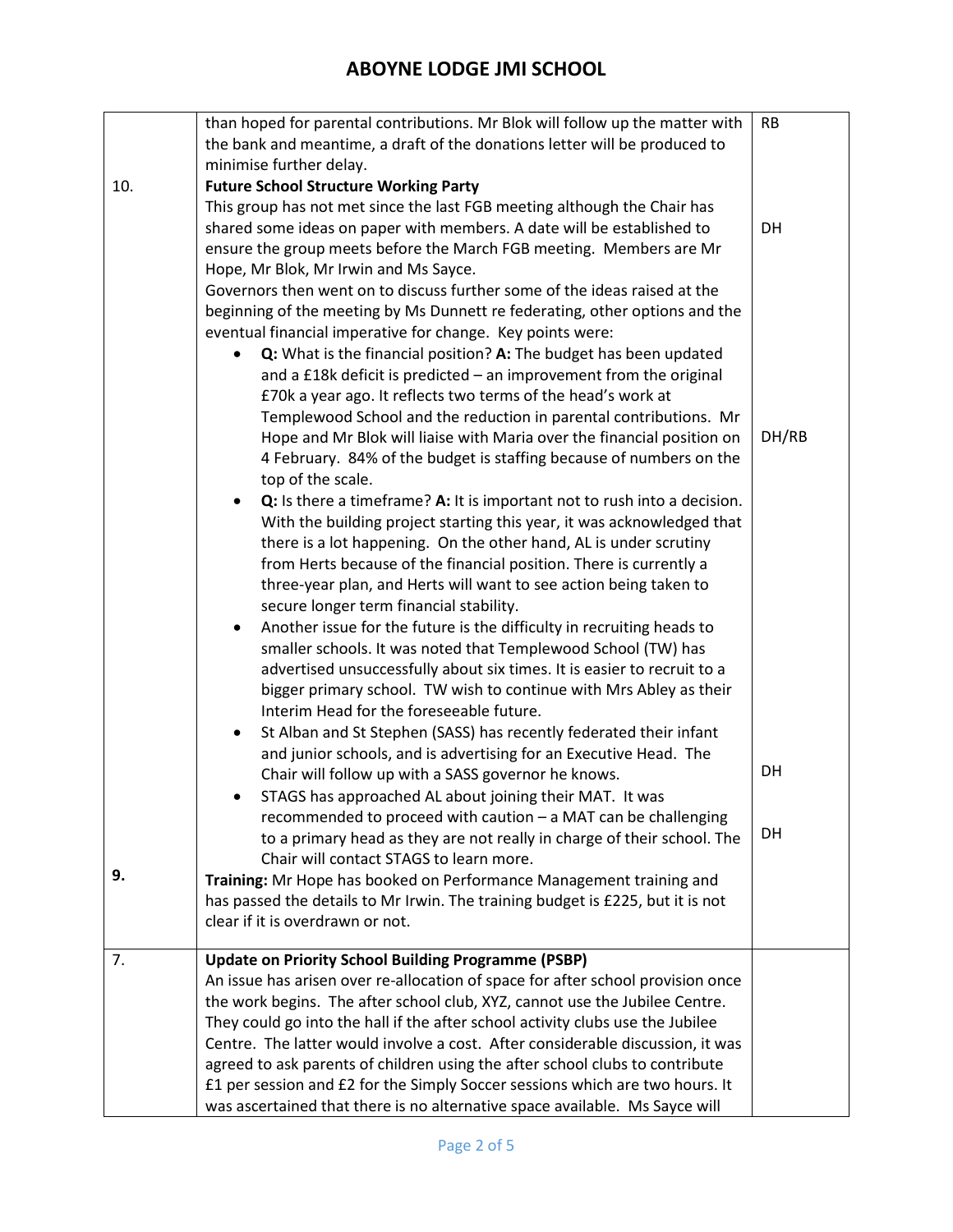|     | draft a letter to go to parents from governors.                              | <b>CS</b> |
|-----|------------------------------------------------------------------------------|-----------|
|     | There is a drop in session on the new plans as part of the formal planning   |           |
|     | process on Wednesday evening for various interested parties ie neighbours,   |           |
|     | clubs, parents - although, governors had hoped to launch the plans to        |           |
|     |                                                                              |           |
|     | parents themselves. XYZ have encouraged parents to come along in view of     |           |
|     | the uncertainty as to their location. Governors will drop in as they can and |           |
|     | the plans will be subsequently on display in the school. Q: Have parents     |           |
|     | been kept informed? A: There has been communication with parents, but        |           |
|     | the school has not been allowed to make full announcements to date.          |           |
|     |                                                                              |           |
| 8.  | <b>Headteacher's Report</b>                                                  |           |
|     | The Head's report had been made available in advance and questions were      |           |
|     | invited:                                                                     |           |
|     |                                                                              |           |
|     | Q: What is the benefit to both schools referred to in relation to links with |           |
|     | TW? A: Benefits include sharing cpd (continued professional development),    |           |
|     | mentoring NQTs, linking year teachers etc.                                   |           |
|     | Q: How is reduced Teaching Assistant (TA) support being experienced now?     |           |
|     | A: More settled and getting on with it all. The transition has been embraced |           |
|     | more by some staff than others. The level of TA support is not unusual for a |           |
|     | small primary school - for example, TW have less.                            |           |
|     |                                                                              |           |
|     | Q: How is online homework going? A: Good. Has now been shared with           |           |
|     | staff and roll out started. First Y6 maths homework produced a 100%          |           |
|     | response. Governors who are parents also reported positively.                |           |
|     | Q: Is the loss of two pupils anything to be concerned about? A: the head     |           |
|     | explained that both had good reason to leave relating to siblings at other   |           |
|     | schools.                                                                     |           |
|     |                                                                              |           |
|     | Q: Are there any absences causing concern? A: One is challenging and is      |           |
|     | being followed up.                                                           |           |
|     | Q: What was the positive science walk focussing on? Has anything changed?    |           |
|     | A: The head explained that the first half of a term, there is an in depth    |           |
|     | learning review and the second term, the focus is determined by the HIP. The |           |
|     | head read out the report of the science walk recently undertaken and the     |           |
|     | areas for development which were flagged up.                                 |           |
|     | Q: What is the feedback from external meetings with other professionals?     |           |
|     |                                                                              |           |
|     | Most recent conference, the head was the MC. Overall, heads locally are      |           |
|     | challenged and the content of external sessions is designed to support the   |           |
|     | heads in uncertain and challenging times.                                    |           |
|     | The head was thanked for her report.                                         |           |
|     |                                                                              |           |
| 9.  | <b>Safeguarding Update &amp; Discussion</b>                                  |           |
|     | One matter has been of concern, but has now been dealt with. All staff       |           |
|     | completed their statutory three-year safeguarding training.                  |           |
|     |                                                                              |           |
| 10. | <b>Future School Structures</b>                                              |           |
|     | See discussion under Item 6.10 of Matters Arising.                           |           |
|     |                                                                              |           |
| 11. | <b>School Visits</b>                                                         |           |
|     | Ms Shaw to visit for pupil premium. Ms Sayce asked to be informed of an      |           |
|     |                                                                              |           |